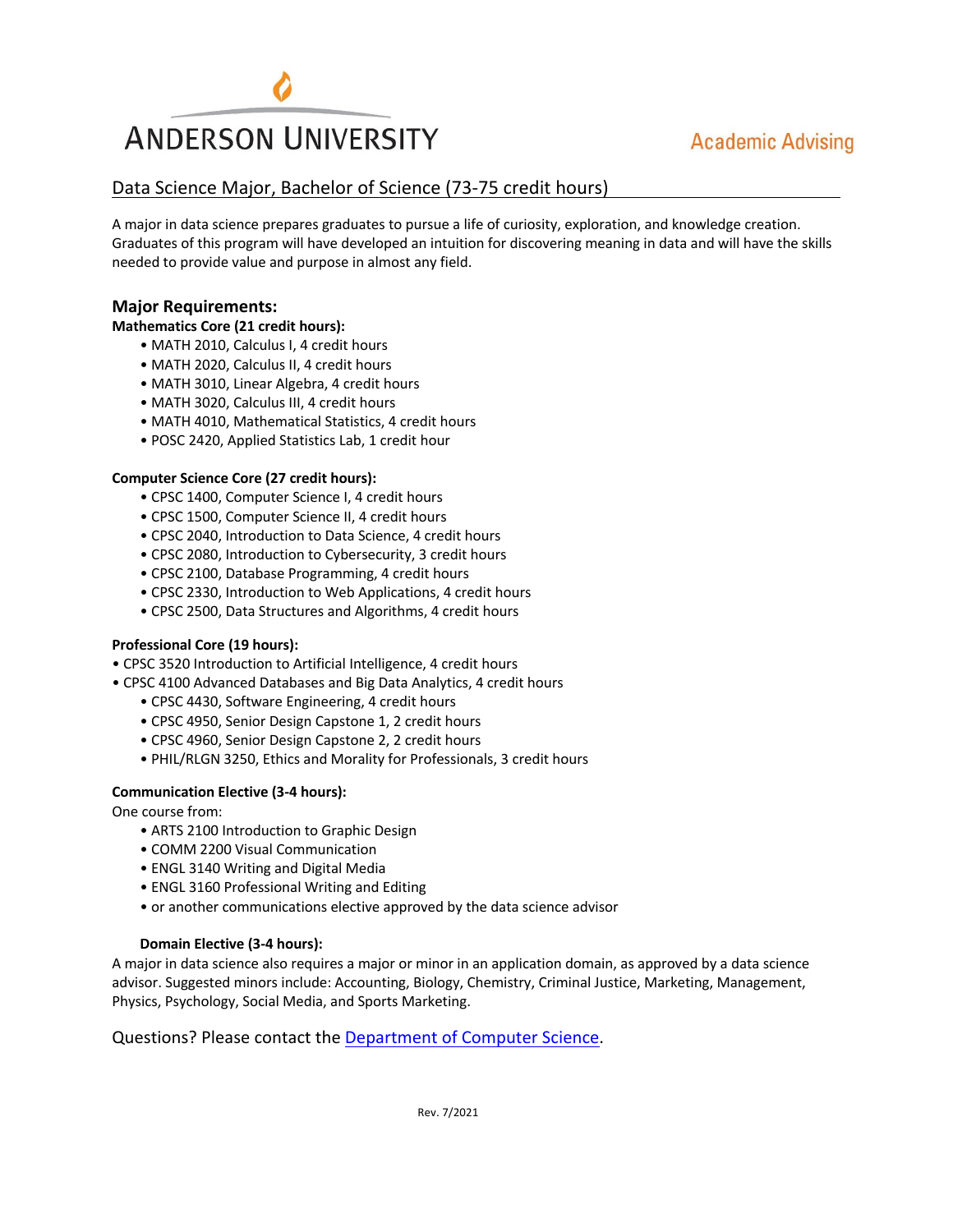

• One course at the level of 3000 and above in the domain of the minor

*Suggested domain elective courses:*

| <b>Natural Sciences</b><br><b>BIOL 4050 Genetics</b><br><b>CHEM 3100 Analytical Chemistry</b><br>CHEM 4110 Thermodynamics and Kinetics<br><b>ENGR 4120 Computational Mechanics</b><br>PHYS 4220 Computational Physics<br>PHYS 4410 Statistical Mechanics | <b>Falls School of Business</b><br><b>ACCT 3110 Managerial Accounting</b><br>BSNS 2450 Business and Economic Data Analysis<br><b>BSNS 3240 Operations Management</b><br>MATH 3400 Mathematics of Finance |
|----------------------------------------------------------------------------------------------------------------------------------------------------------------------------------------------------------------------------------------------------------|----------------------------------------------------------------------------------------------------------------------------------------------------------------------------------------------------------|
| Social Sciences<br>SOCI 3700 Introduction to Social Research<br>POSC 3140 Elections, Public Opinion, and<br>Democracy<br>PSYC 3240 Experimental Design                                                                                                   | <b>Humanities</b><br>BIBL 2050 Methods in Biblical Exegesis<br>HIST 2300 Historical Inquiry<br><b>RLGN 3120 Current Issues in Christian Ethics</b>                                                       |

In the Liberal Arts Program, several requirements are fulfilled by this major:

- The Quantitative Ways of Knowing requirement is fulfilled by CPSC 1400
- The Christian Ways of Knowing requirement is fulfilled by PHIL 3250
- One Writing Intensive requirement is fulfilled by CPSC 4950
- The Speaking Intensive requirement and the Experiential Learning requirement is fulfilled by CPSC 4960

Questions? Please contact the Department of Computer Science.